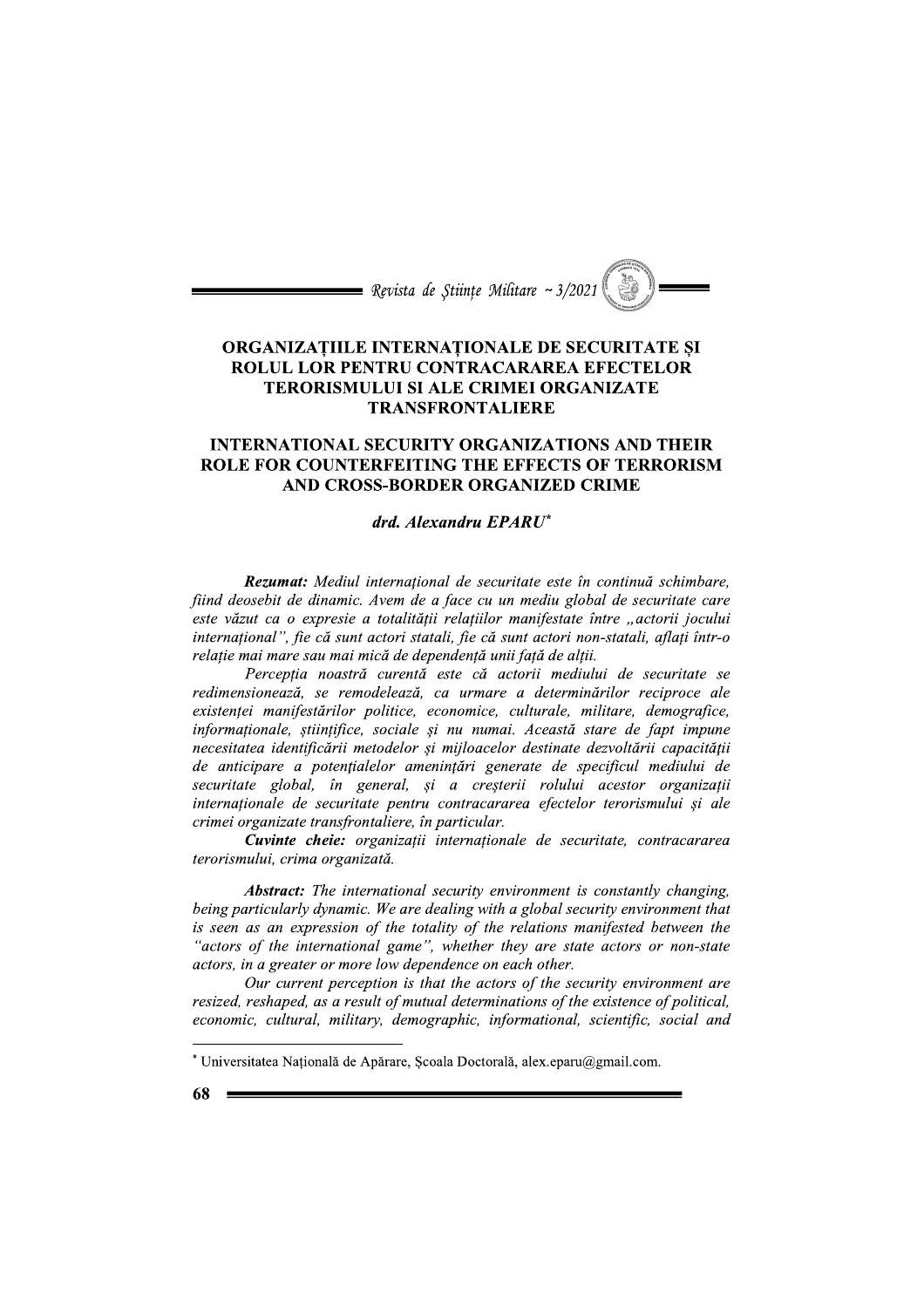$\equiv$  Revista de Stiințe Militare ~ 3/2021

more. This requires the identification of methods and means to develop the capacity to anticipate potential threats posed by the specifics of the global security environment in general and to increase the role of these international security organizations in counteracting the effects of terrorism and cross-border organized crime in particular.

Keywords: international security organizations, countering terrorism, organized crime.

# 1. Organizațiile internaționale – pilonii de bază ai noii arhitecturi de securitate internatională

Mediul de securitate are parte de schimbări majore, aflându-se într-o continuă evoluție, cu efecte benefice asupra stabilității și securității, dar, cunoscând în același timp noi provocări și noi amenințări.

Globalizarea, integrarea europeană și euroatlantică, preocupările Rusiei de a dobândi un rol de decizie în problemele internaționale, afirmarea tot mai puternică a țărilor asiatice în viața politică mondială, la care se adaugă situațiile din Orientul apropiat și nordul Africii sau denunțarea de către Coreea de Nord a Tratatului de neproliferare a armelor nucleare, precum si cresterea tensiunilor dintre două țări posesoare de armament nuclear, India și Pakistan, caracterizează evoluția actualului mediu de securitate.

Efectele fenomenelor naturale (încălzirea climei, lipsa apei potabile, inundațiile, cutremurele, epuizarea resurselor, evoluția demografică etc.), terorismul, proliferarea armelor de distrugere în masă, crima organizată și sărăcia, continuă să influențeze tot mai mult stabilitatea și securitatea mondială. Se poate aprecia că noua ordine mondială se construiește după alte principii, marcând trăsăturile mediului internațional de securitate actual.

**Rolul ONU** în configurarea mediului de securitate crește din ce în ce mai mult. Organizația nu se poate limita la "apărarea valorilor sale", ci, trebuie, în aceeași măsură, să înfrunte amenințările "departe de casă". În acest sens, Organizatia Natiunilor Unite actionează, în momentul de față, în foarte multe zone de pe glob.

Gestionarea acestor situații, prin mijloace specifice, dintre care nu lipsesc parteneriatele sau relațiile speciale ale O.N.U. cu diferite țări si centre de putere din zonele potential conflictuale, devin elemente importante ale strategiei Organizatiei.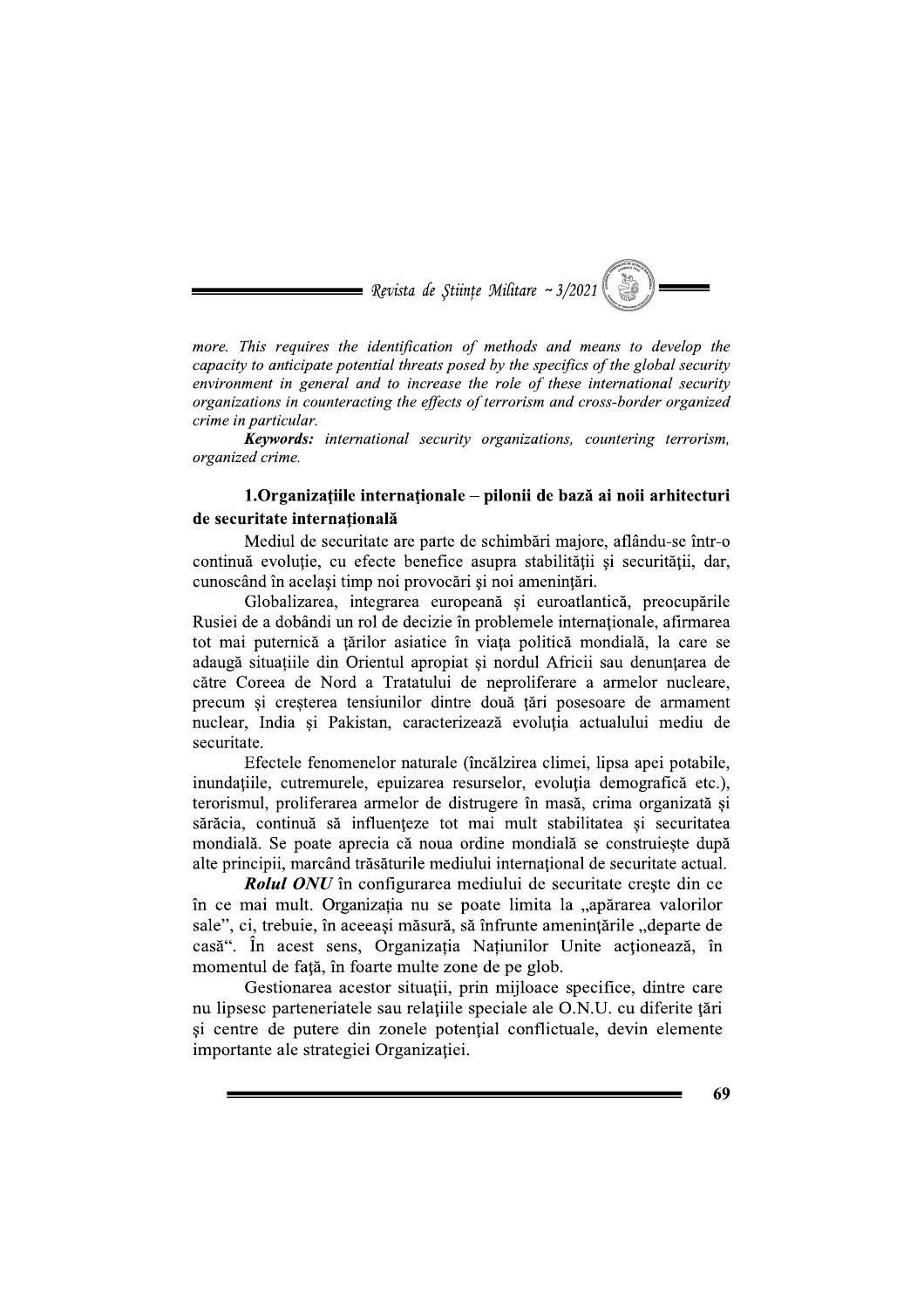$\equiv$  Revista de Stiințe Militare ~ 3/2021

O astfel de strategie nu este însă izolată, nici opusă altor strategii ale altor organizatii sau organisme internationale, ci complementară acestora. Astfel de parteneriate se vor reconfigura într-un *sistem de* sisteme, având o funcție clarificatoare și integratoare, în care țările nu se vor simți umilite și depersonalizate, ci revigorate și protejate.

Din analizele efectuate am identificat că vor fi, probabil, trei trepte distincte de restructurare si reconfigurare, care se vor sustine si completa reciproc, având un liant colectiv foarte puternic: *organizatiile* regionale de securitate.

Accesul la înalta tehnologie, la materiale și resurse energetice și, în mod deosebit, la cele cu un potențial de risc foarte ridicat a determinat nu numai amplificarea competitiei pentru controlul lor, dar si intensificarea eforturilor de cooperare internatională în directia dezvoltării unui sistem de gestionare a fenomenelor, de proliferare și diseminare a acestora.

Dacă acceptăm să favorizăm construirea unei noi ordini mondiale concluzia principală este că mediul de securitate se consolidează ca urmare a deciziilor politice, precum și a multiplicării eforturilor țărilor democratice pentru edificarea noii arhitecturi de securitate euroatlantică.

Liderii au recunoscut necesitatea instituirii unui cadru favorabil, care să asigure o tranziție eficientă din punctul de vedere al costurilor, precum și echitabilă și echilibrată din punct de vedere social către neutralitatea climatică, ținându-se cont de circumstanțele naționale diferite, subliniind că este necesar să se asigure securitatea energetică și să se respecte dreptul fiecărei țări din U.E. de a decide cu privire la propriul mix energetic, incluzând energia nucleară, și la cele mai bune tehnologii.

Pe măsură ce dezbaterile naționale și regionale se desfășoară, trebuie luată în considerare rezistența sistemelor (energetice, alimentare, economice, militare). Interdependenta sistemelor mondiale si efectele de ondulare indică o preocupare mai mare în ceea ce privește rezistența regională. Instabilitatea care poate rezulta ar putea deveni o amenințare la adresa securității euroatlantice.

Recunoscând că pentru contracararea efectelor terorismului și ale crimei organizate transfrontaliere vor fi necesare multe moduri directe și indirecte, statele pot începe să ia în considerare modalitatea de a se pregăti cel mai bine pentru tulburări economice, tulburări sociale si situatiile de criză care pot rezulta. Sunt voci care sunt de acord că se vede deja un impact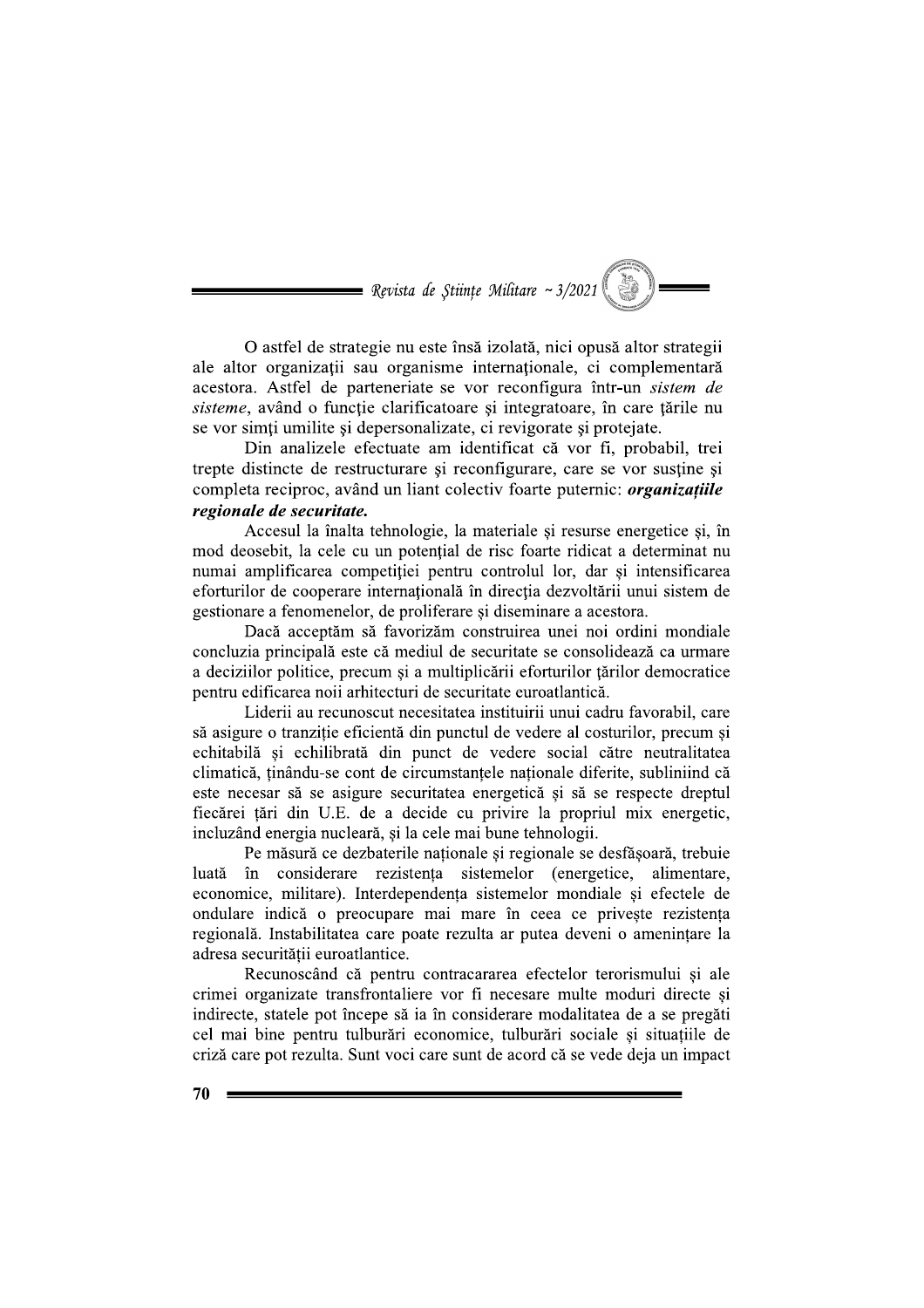= Revista de Stiințe Militare ~  $3/2021$ 

asupra acestor moduri de intervenție. În orice caz, atenuarea este în mod clar preferabilă adaptării, dar realitătile economice si politice de astăzi pot întârzia eforturile eficiente în această privintă. Rezultatul este nevoia de a contribui la rezistenta sistemelor pentru a rezista la impactul contracarărilor efectelor terorismului si ale crimei organizate transfrontaliere si de a dezvolta o capacitate de reacție atunci când este necesar.

Lumea dezvoltată în general și Europa în special, trebuie să joace un rol de lider prin dezvoltarea de metode eficiente pentru a face fată efectelor acestor contracarări, pentru încurajarea și distribuirea soluțiilor tehnologice și asistarea celor mai puțin capabili.

Există un potential mai mare de prosperitate și pace mondială, dar există multe probleme semnificative care necesită atenție: dezechilibre demografice (venit, populatie, vârstă, sex), conflicte religioase, trafic de droguri și persoane, proliferare nucleară și pandemii, pentru a numi doar câteva. Amplificarea efectelor terorismului și ale crimei organizate poate exacerba foarte mult aceste probleme si, daçă nu sunt luate măsuri ferme si imediate, poate duce la probleme mai mari care transcend aceste probleme.

Cea mai solidă formă a parteneriatului strategic este Alianța. Ea oferă partenerilor un statut de mutualitate, de siguranță, de confort, dar și de responsabilitate, întrucât alianța nu este o acțiune în sine și pentru sine, ci una cu scop defensiv, conform Cartei ONU, pentru prevenirea și combaterea unor acțiuni ostile sau unor provocări cărora tările nu le pot face față singure, în mod individual.

Parteneriatele rămân în continuare cea mai eficientă formă de întelegere și de colaborare între state, dar fiecare stat își are propria sa strategie și, uneori, poate recurge la unele stratageme cu scopul de a obține, prin parteneriat, în folos propriu, ceea ce nu poate obține în afara parteneriatului.

Într-o lume foarte dezordonată și interconectată, o perspectivă pe termen mai lung ne cere să punem întrebări dificile despre ce acțiuni și alegeri din prezent vor avea cele mai multe consecinte în deceniile următoare.

O viziune mai cuprinzătoare în ceea ce priveste viitorul este, de asemenea, esențială deoarece probleme precum terorismul, atacurile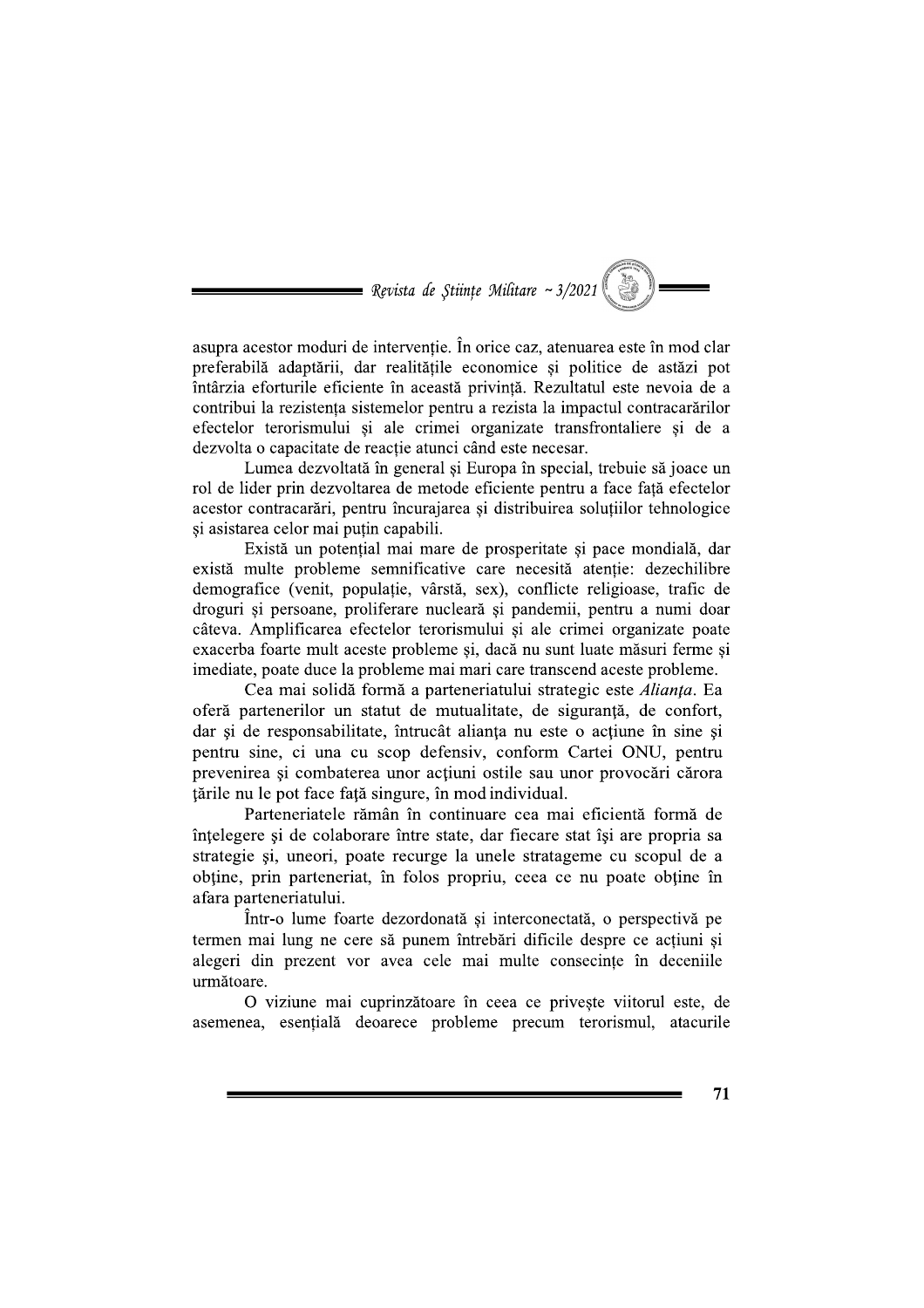= Revista de Stiințe Militare ~ 3/2021

cibernetice, biotehnologia și schimbările climatice invocă mize mari în planul securității la nivel global si vor necesita o colaborare sustinută.

Fortele economice, politice, sociale, tehnologice si culturale se ciocnesc în moduri imprevizibile, astfel încât pregătirea unor reacții coerente, eficiente si unitare s-a dovedit imposibil sau extrem de dificil de realizat în prezent, dacă este să ne raportăm la evenimentele ultimului deceniu. Este tentant și, de regulă, corect, să presupunem că oamenii actionează "rațional", dar liderii, grupurile, mulțimile și masele se pot comporta foarte diferit și în mod neașteptat în circumstanțe similare.

Două tendințe globale, respectiv provocarea guvernării și schimbarea naturii puterii vor avea consecinte majore în următorii ani. Acestea vor provoca tensiuni în toate regiunile și tipurile de guverne, atât în interiorul lor, cât si între tări. Aceste conditii pe termen scurt vor contribui la escaladarea actiunilor cu caracter terorist și lasă viitorul ordinii internationale în balantă. În interiorul statelor se înregistrează o crestere constantă a tensiunilor deoarece cetătenii ridică întrebări de bază despre ceea ce se pot astepta de la guvernele lor într-o lume în continuă schimbare. Publicul împinge guvernele să asigure pacea și prosperitatea într-un mod mai larg si mai fiabil acasă, atunci când ceea ce se întâmplă în străinătate determină din ce în ce mai mult aceste condiții.

#### N.A.T.O. – organizație politico-militară, garant al securității și stabilității regionale și globale

Încă de la înființare, N.A.T.O. și-a stabilit ca obiectiv fundamental mentinerea si apărarea libertății si securității tuturor membrilor săi prin mijloace politice și militare, în conformitate cu Tratatul Nord-Atlantic și Carta Natiunilor Unite. Pe temeiul valorilor comune ale democratiei. drepturilor omului si statului de drept, Alianta si-a manifestat interesul în obținerea și menținerea păcii în spațiul euro-atlantic, concomitent cu asigurarea si spriinirea dezvoltării economice și sociale a statelor membre.

Organizația este bazată pe garanții de securitate și angajamente reciproce, având ca interes comun mentinerea păcii și apărarea propriei libertăți, prin solidaritate politică și un sistem militar adecvat, conceput spre a descuraja și, la nevoie, pentru a respinge orice formă de agresiune împotriva statelor membre.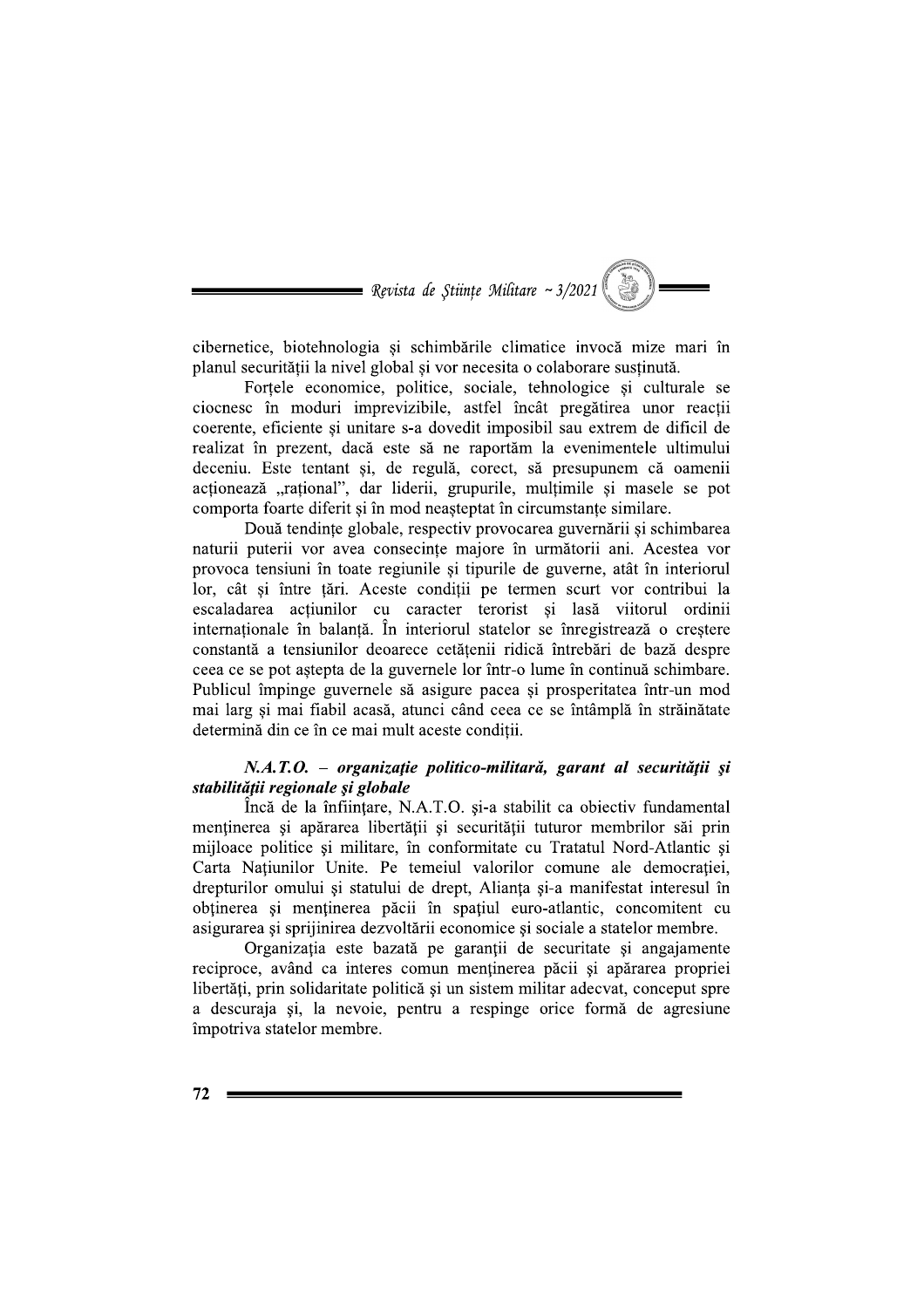$\blacksquare$  Revista de Stiințe Militare ~ 3/2021

În prezent, pe lângă asigurarea capacitătii de apărare și securitate a tărilor membre, obiectivele N.A.T.O. au căpătat și alte semnificații și dimensiuni, urmărindu-se tot mai mult crearea și garantarea unui sistem de securitate regional și global. Astăzi sarcinile fundamentale de securitate vizează: asigurarea unui mediu de securitate euro-atlantic stabil, bazat pe instituții democratice; soluționarea pașnică a diferendelor; servirea ca forum de consultări între aliati, ne orice problemă care ar afecta problemele lor vitale; descurajarea și apărarea împotriva oricărei amenințări de agresiune la adresa oricărui membru NATO.

În vederea întăririi securității și stabilității spațiului euro-atlantic, Alianta este pregătită să contribuie la prevenirea eficientă a conflictelor, la angaiarea activă în managementul crizelor, să promoveze pe scară largă parteneriatul, cooperarea și dialogul cu alte tări din spatiul euro-atlantic, în scopul creșterii transparenței încrederii reciproce și a capacității de acțiune comune cu Alianta.

Alianta este angaiată pentru o abordare largă a securitătii, luând în calcul, ne lângă dimensiunea militară a acesteia și factorii de natură politică. economică, socială și de mediu. Alături de celelalte organizatii cu vocatie în domeniu de securitate, contribuie la stabilitatea si securitatea spatiului euroangajarea activă în managementul crizelor, să promoveze pe scară largă<br>parteneriatul, cooperarea și dialogul cu alte țări din spațiul euro-atlantic, în<br>scopul creșterii transparenței încrederii reciproce și a capacității d tărilor membre, de a menține cooperarea politico-militară esențială pentru securitatea lor comună. O altă transformare este adoptarea unui nou concept strategic ce presupune dezvoltarea unei coordonări și cooperări cu alte organizatii internationale, precum O.N.U., O.S.C.E., U.E., precum si acordul ca resursele si experienta N.A.T.O. să fie puse la dispozitie pentru a sprijini operatiile internationale de stabilitate si spriiin, pe de o parte si de a contracara efectele terorismului și ale crimei organizate transfrontaliere și de a dezvolta o capacitate de reactie atunci când este necesar, pe de altă parte.

Apărarea colectivă a membrilor săi este fundamentală pentru credibilitatea sa și pentru securitatea și stabilitatea spațiului euro-atlantic. Articolul 5 reprezintă esența apărării colective a Alianței. Acesta prevede asigurarea de garanții de securitate pentru aliați: "Părțile convin că un atac armat împotriva uneia sau mai multora dintre ele, în Europa sau în America de Nord, va fi considerat un atac împotriva tuturor și, in consecință, sunt de acord că, dacă are loc un asemenea atac armat, fiecare dintre ele, în exercitarea dreptului la auto-apărare individuală sau colectiva recunoscut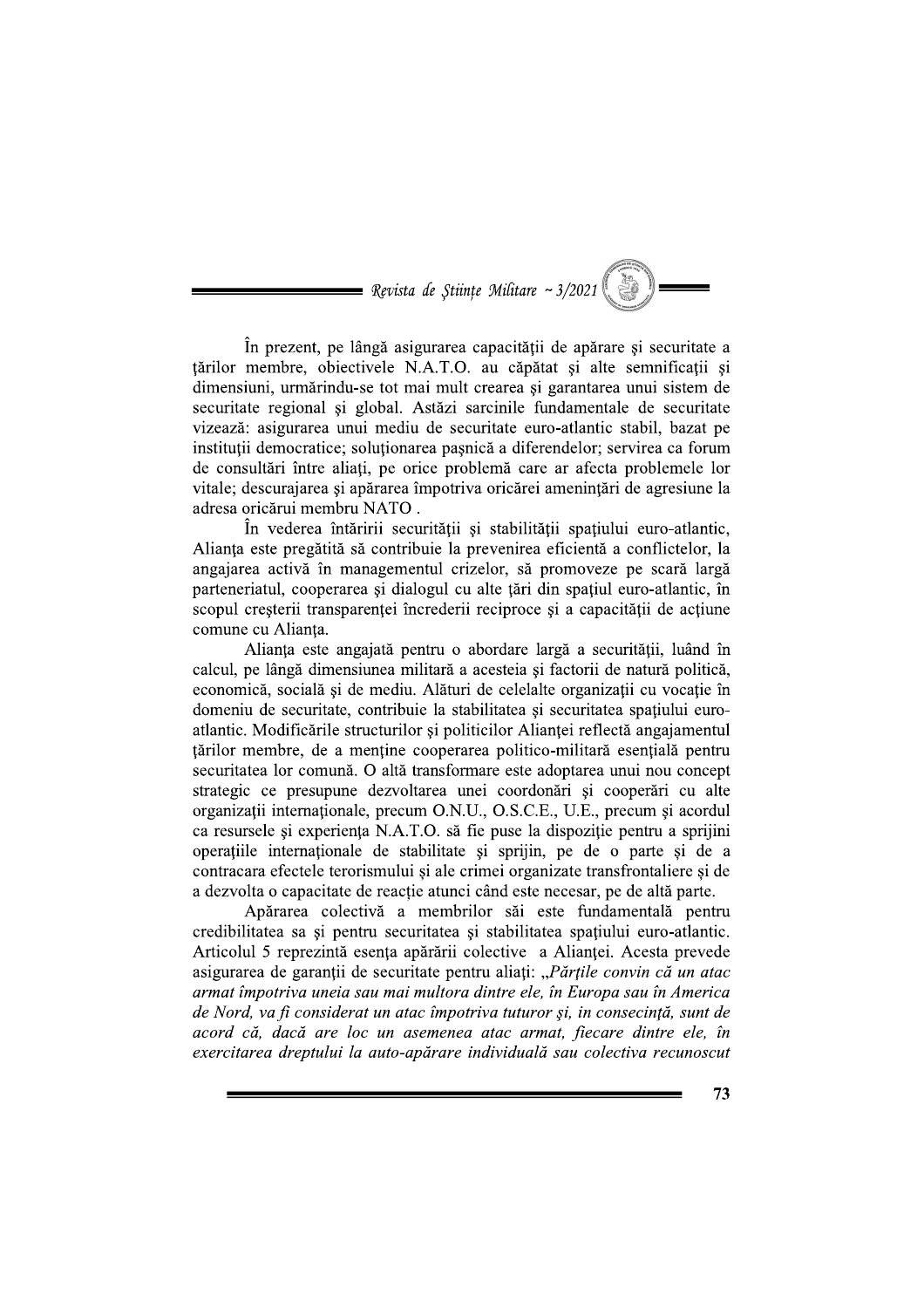= Revista de Stiințe Militare ~  $3/2021$ 

de articolul 51 din Carta O.N.U., va sprijini Partea sau Părțile atacate prin efectuarea imediată, individual sau de comun acord cu celelalte Părti, a oricărei actiuni pe care o consideră necesară, inclusiv folosirea fortei armate, pentru restabilirea și menținerea securității zonei nord – atlantice"<sup>1</sup>

Urmărind punerea în operă a politicii sale de prezervare a păcii, prevenire a conflictului, de întărire a securității și stabilității, N.A.T.O. își propune ca, în cooperare cu celelalte organizații cu vocație în domeniul de securitate să prevină conflictele, iar în cazul apariției crizelor să fie în măsură să intervină pentru gestionarea și rezolvarea lor aplicând normele dreptului internațional, sau executând operațiuni non-art. 5 de răspuns la crize (operații de stabilitate și sprijin.

Considerăm că, dând dovadă de flexibilitate și mobilitate, Alianța Nord-Atlantică s-a adaptat la schimbările politice survenite în mediul internațional, afirmându-se ca principal factor de stabilitate și securitate în lume. Intensificând relațiile cu statele central și est-europene, acestea au început să perceapă Alianta ca o sursă reală de securitate, ca un exponent credibil al valorilor democratice, condiție esențială a dezvoltării economice si a bunăstării sociale. Suntem de părere că menținerea unei capabilități militare adecvate în vederea actiunii colective pentru apărarea comună, rămâne punctul central al obiectivelor de securitate ale Alianței. În viziunea noastră, această capabilitate, împreună cu solidaritatea politică constituie esența capacității Alianței de-a preveni orice încercare de a face uz de forță sau de intimidare și garantează faptul că o agresiune militară directă împotriva Aliantei nu ar avea sorti de izbândă.

Pe baza elaborării unei noi conceptii cu privire la rolul actual al Alianței, dimensiunea militară a acesteia se definește în cadrul unor noi parametri, fiind necesară realizarea unor capacități operaționale care să răspundă noilor cerințe. În viziunea modernă a NATO, aceste noi cerințe se referă la capacitatea de angajare eficace, desfășurarea rapidă și mobilitatea necesară, superioritatea forțelor și a infrastructurii și sprijinul, incluzând logistica si rotatia fortelor.

Misiunile fortelor armate ale Aliantei poartă amprenta noilor caracteristici ale mediului de securitate, presupunând implicarea forțelor în gestionarea unor variate conflicte: conflicte de natură etnică și religioasă

<sup>&</sup>lt;sup>1</sup> Article 5 of the Washington Treaty, April 1949.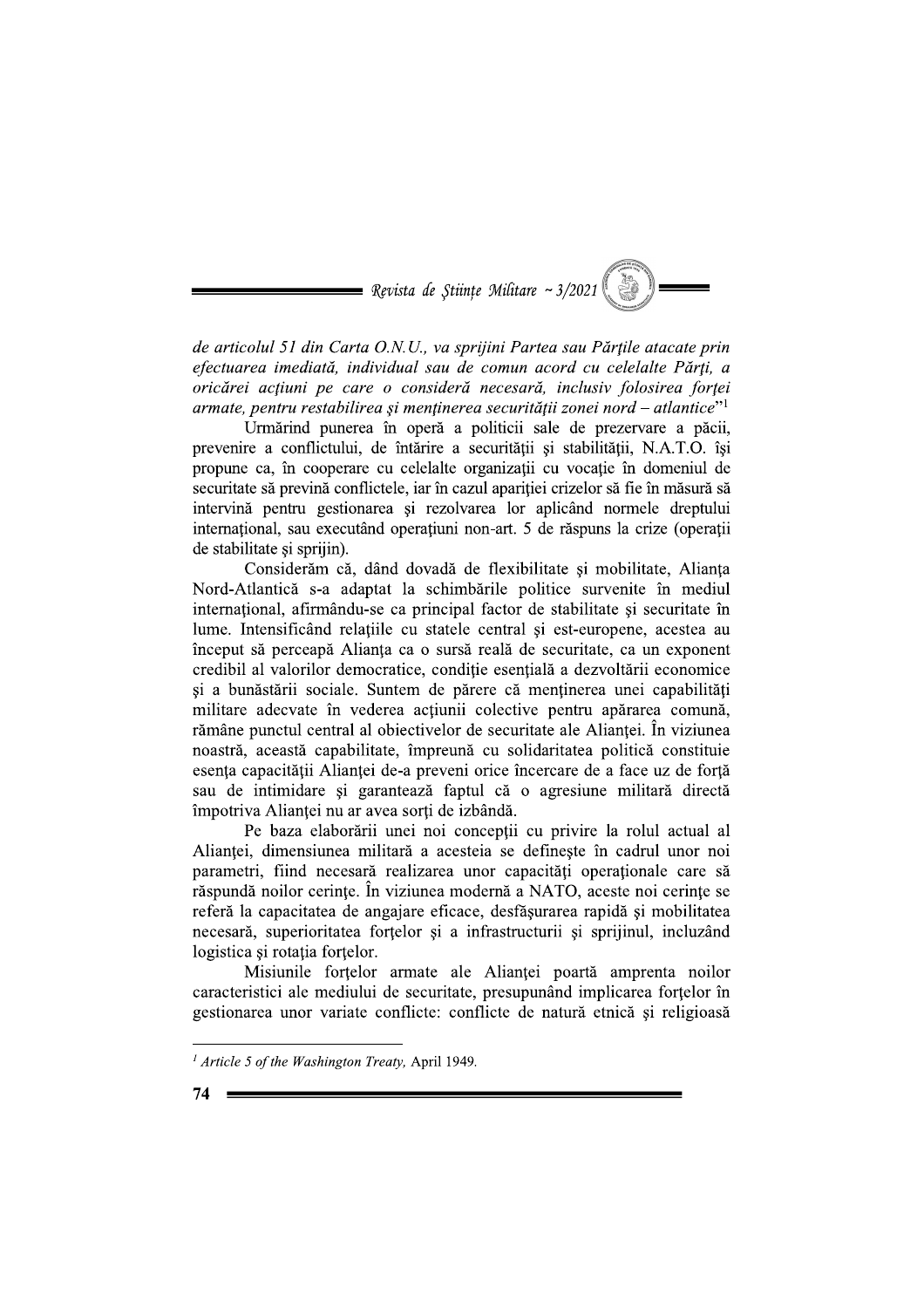$\equiv$  Revista de Stiințe Militare ~ 3/2021

care pot fi atât interstatale cât și intrastatale, precum și în acțiuni speciale de combatere a terorismului.

Despre războiul împotriva terorismului nu putem spune că este unul de tip clasic. El se bazează pe utilizarea unor forțe speciale sprijinite de infanterie usoară, elicoptere și aviație, precum și alte arme și forțe speciale angajate pe direcții și în obiective punctuale pentru anihilarea grupărilor de teroriști, lupta căpătând un aspect general de anti-guerilă. Exemplul cel mai concludent îl constituie operațiunea "Enduring Freedom" inițiată de S.U.A. în Afganistan, operațiune la care și trupele Armatei României au luat parte.

Acțiunile militare împotriva fenomenului terorist se bazează pe:<sup>2</sup> sisteme de armament de precizie; sisteme de armament usor si greu de infanterie utilizate punctual; utilizarea elicopterelor de atac; alte sisteme de armament moderne; serviciile structurilor de informații și siguranță.

Remarcăm că, pe lângă acțiunile militare propriu zise, războiul împotriva terorismului cuprinde și operații psihologice de amploare menite să descurajeze acest fenomen și în același timp să anihileze acțiunile psihologice ale grupărilor teroriste.

Astăzi, în lupta împotriva terorismului nu sunt angrenate numai organizatiile internationale si statele membre ale acestora, ci si alte state în strânsă colaborare și cooperare cu acestea, scopul tuturora fiind anihilarea acestui fenomen ce se constituie în una dintre cele mai mari amenințări la adresa securității statelor și a lumii în general.

### Mediul de securitate promovat de Uniunea Europeană și securitatea în cadrul acesteia:

La peste două decenii de la începutul mileniului al III-lea UE se găsește constituită ca o entitate și forță regională în același timp, riguros definită, "garant" și "constructor" al securității europene, dezvoltării și prosperității acesteia.

Astăzi consolidarea încrederii în domeniul militar, promovarea securității prin cooperare și promovarea unui spațiu comun de securitate sunt imperative ale Uniunii Europene căreia nu îi lipsesc nici dorința, nici capacitatea "de a accepta cursul evenimentelor internationale și de a cântări

<sup>&</sup>lt;sup>2</sup> Miruna Munteanu, Vladimir Alexe, Misterele din 11 septembrie și noua ordine mondială, Editura Ziua, București, 2002, pag. 87.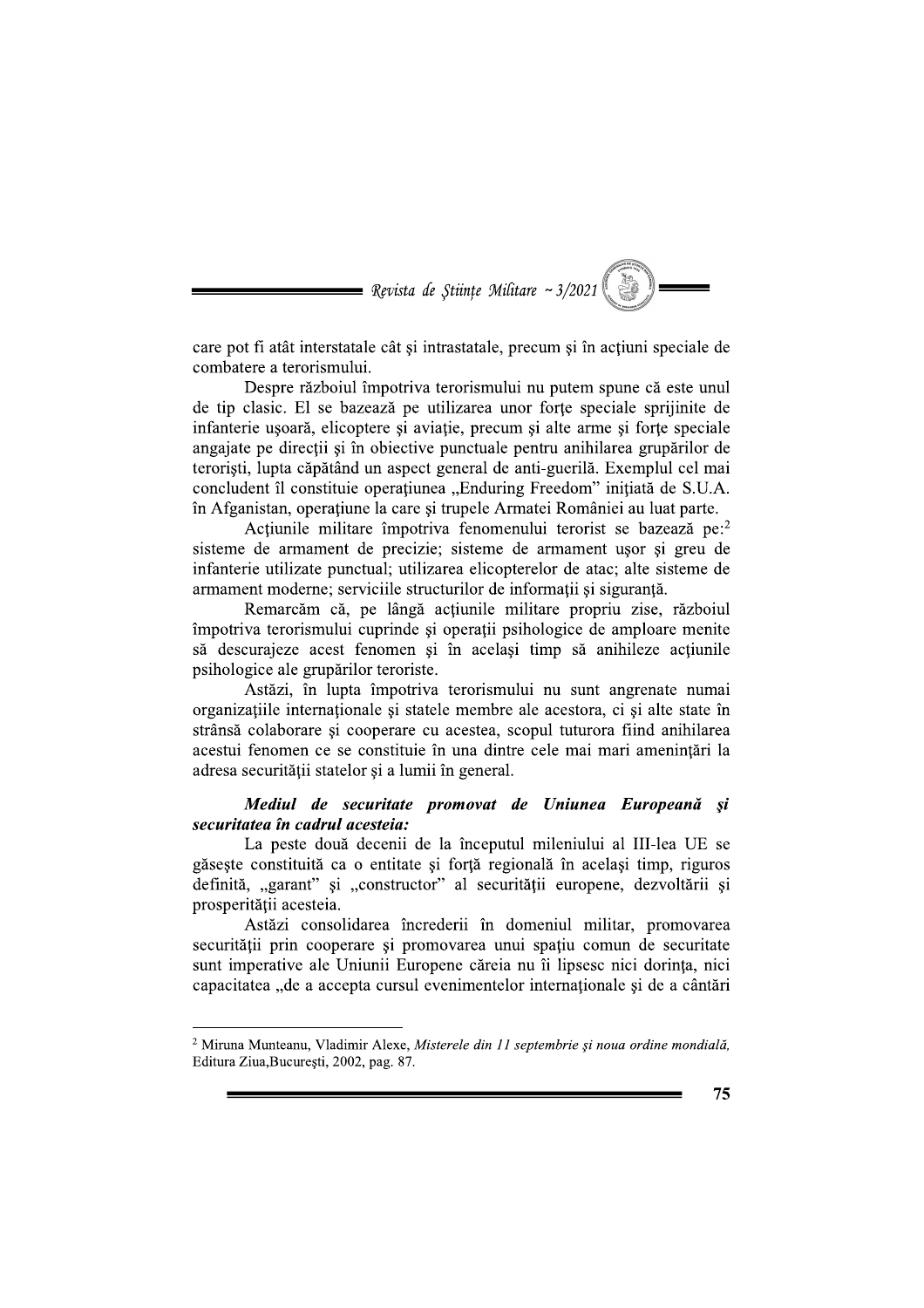$\equiv$  Revista de Stiințe Militare ~ 3/2021

actorii pe scena internațională."<sup>3</sup> În documentele programatice ale conceptelor de apărare si securitate europeană, se subliniază încă de la bun început, că viitoarea Europă "nu va fi niciodată cuceritoare, expansionistă, imperialistă sau hegemonică."

Uniunea Europeană trece printr-un profund proces de reformă internă, concomitent cu derularea procedurilor pentru primirea de noi membri. Progresele în evoluția politicii externe și de securitate comune, implicarea și soluțiile alese de organizațiile internaționale și europene în rezolvarea situațiilor dificile de pe continent, demonstrează că Europa se pregătește să își asume un rol substanțial în arhitectura propriei securități, inclusiv cea de apărare, și să ofere modele de asezare pe baze raționale, echitabile, a relațiilor dintre state și națiuni, prin armonizarea intereselor lor.

Totusi Europa rămâne vulnerabilă în fața amenințărilor globale, în general și a efectelor terorismului și ale crimei organizate transfrontaliere, în particular. Astfel, pentru a face față acestor amenințări și pentru a realiza în bune conditii procesul de extindere. UE urmăreste crearea unui climat de accesibilitate în vecinătatea sa.

Crearea acestui mediu accesibil în vecinătatea Uniunii, influentează în mod pozitiv evolutia mediului de securitate european și global. Din acest punct de vedere, UE își va asuma principala responsabilitate și va conduce ea însăsi procesul de stabilire a unei bune vecinătăți, având în vedere că o vecinătate stabilă reprezintă o necesitate pentru siguranța tuturora, iar promovarea stabilității este datoria tuturor organismelor și colectivităților umane.

Principalul instrument pentru promovarea stabilității în vecinătatea apropiată îl reprezintă dezvoltarea pe mai departe a politicilor de vecinătate. Suntem de părere că aceste politici trebuie corelate cu progresul făcut în diferite domenii, cu reforma economică, democratizarea și respectarea drepturilor omului, cu cooperarea politico-militară, în scopul stabilirii comune ale managementului prevenirii conflictelor și crizelor, inclusiv prin luarea unor măsuri comune de prevenire si combatere a terorismului. În

<sup>&</sup>lt;sup>3</sup> Petru Pană, Alexandru Manafu , George Dediu, Strategia de securitate europeană pentru secolul XXI-actualitate și perspectivă, Surse de instabilitate la nivel global și regional-Implicații pentru România, Universitatea Națională de Apărare, Centrul de Studii Strategice de Apărare și Securitate, Editura Universității Naționalede Apărare, București 2004, pag. 210.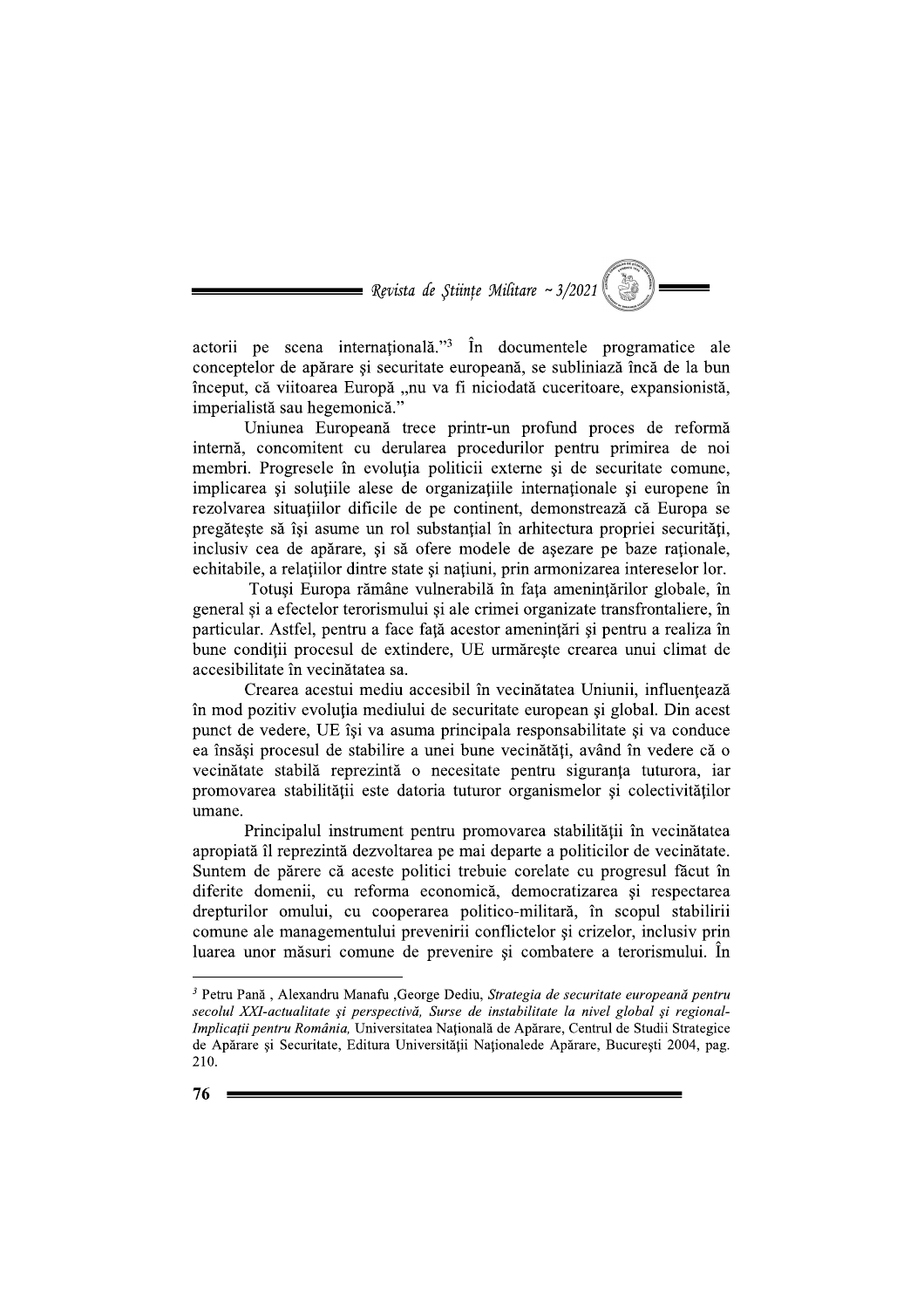$\equiv$  Revista de Stiințe Militare ~ 3/2021

viziunea noastră, acest gen de politică creează premisele în relațiile bi și multi-laterale, dimensionate pentru abordarea aspectelor regionale și promovarea integrării între parteneri, asigurând un climat favorabil pentru apropierea statelor de UE.

În urma analizelor făcute asupra mediului european, am identificat următoarele obiective principale ale politicii de vecinătate:<sup>4</sup> prevenirea conflictelor și a actelor de agresiune în vecinătatea apropiată; aplanarea disputelor în curs și asigurarea unui climat de liniste pe termen lung: stabilirea de parteneriate politico-economice strânse, bazate pe împărtășirea principiilor UE, pe aplanarea conflictelor, pe valori, prosperitate și securitate; controlul migratiei și a oricăror forme de trafic ilegal către UE; protejarea securității cetățenilor UE ce trăiesc în afara Uniunii.

Pentru realizarea unei arhitecturi de securitate, reală și viabilă totodată, UE dezvoltă relații de cooperare cu diferite țări și regiuni ale lumii, regiuni ce joacă diferite roluri în politica internațională. Astfel UE întreține relatii de cooperare cu Rusia care reprezintă un partener strategic, atât la nivel continental, cât și global. Câteva dintre problemele parteneriatului cu rezolvarea conflictului din auto-proclamata Rusia sunt regiune Transnistreană, combaterea terorismului și a crimei organizate.

Principalul scop al ambitiilor globale ale Uniunii Europene este de a atinge un sistem eficient de guvernare globală cooperantă, legitimat de instituții reprezentative și de legi de drept. Similar unei națiuni-stat, guvernarea globală trebuie să se concentreze asupra următoarelor domenii: stabilitatea și securitatea internațională; un sistem economic mondial deschis, care să împlinească nevoile tuturor; o ordine legală internatională, care să asigure egalitatea efectivă; bunăstarea globală ca echivalent al securității naționale; angajament comun pentru rezolvarea conflictelor regionale.

Principala modalitate prin care Uniunea dorește și încearcă să gestioneze problemele mediului de securitate, contribuind totodată la

<sup>&</sup>lt;sup>4</sup> Petru Pană, Alexandru Manafu, George Dediu, Strategia de securitate europeană pentru secolul XXI - actualitate și perspectivă, Surse de instabilitate la nivel global și regional -Implicații pentru România, Universitatea Națională de Apărare, Centrul de Studii Strategice de Apărare și Securitate, Editura Universității Naționale de Apărare, București 2004, pag 212.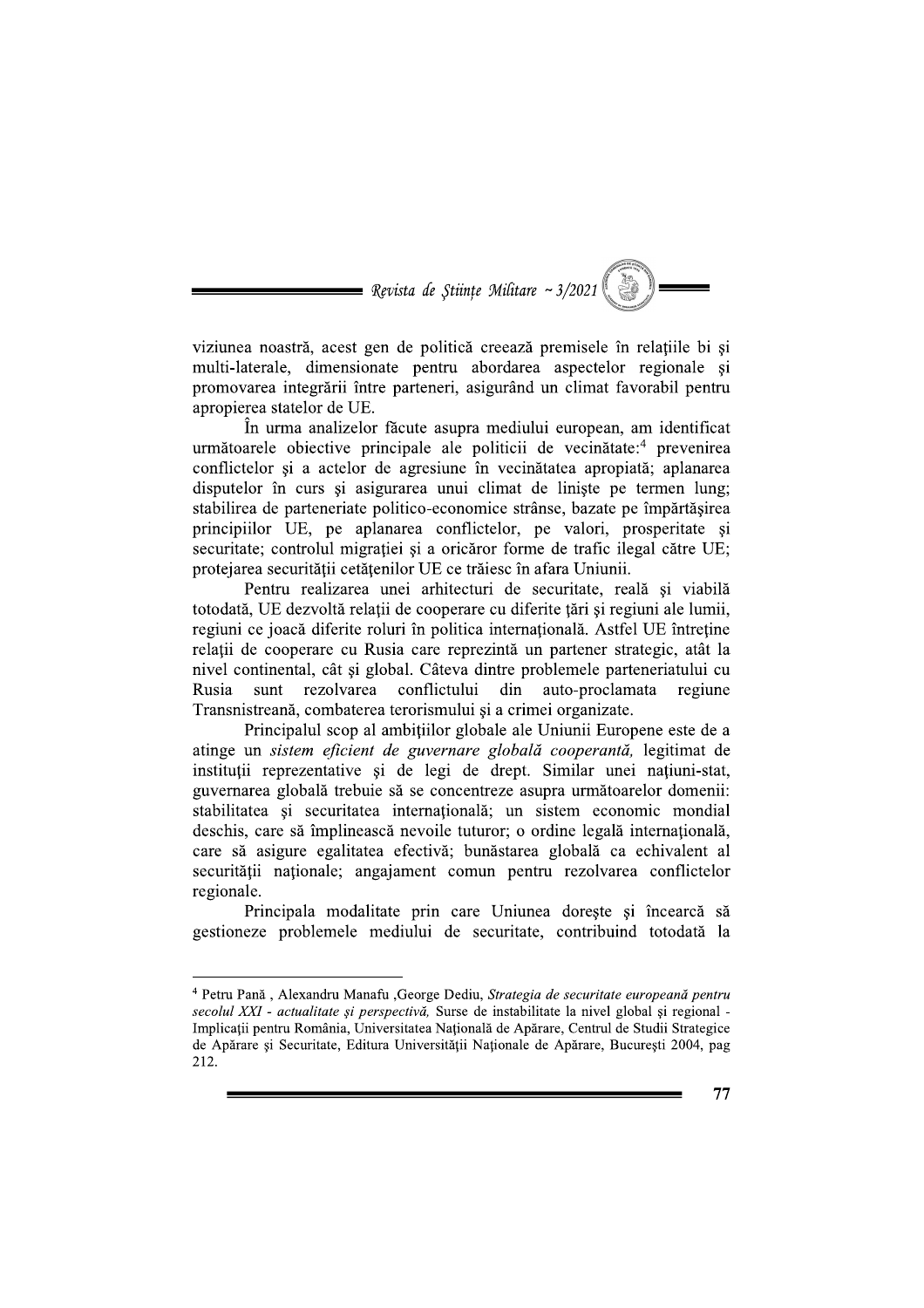$\hspace{0.1cm}$  = Revista de Stiințe Militare ~ 3/2021  $\langle$ 

întărirea acestuia, este dezvoltarea actualelor instituții și mecanisme de *actiune globală*, aspect care se aplică și asupra domeniului politico-militar.

Pentru a răspunde provocărilor mai sus amintite, UE, alături de celelalte organizații internaționale cu vocație în domeniul securității, a întreprins o serie de măsuri, contribuind evident la formarea unor structuri generatoare de stabilitate și securitate cum ar fi: stabilirea unei *capacități de* management de criză pentru Națiunile Unite, crearea unor mecanisme eficiente de luare a deciziilor și pregătire a unor forțe în asteptare, la care UE va contribui cu capacitățile sale militare, în scopul de a da posibilitatea Consiliului de Securitate să reacționeze rapid și eficient; contribuția cu expertiză și mijloace adecvate la realizarea de capacități de management al crizelor în regiuni cheie printre care și Africa Centrală; promovarea accesului la/si verificarea întelegerilor multilaterale asupra non-proliferării, controlul înarmării și dezarmării; amplificarea legăturilor dintre agențiile naționale de securitate în scopul acțiunii eficiente împotriva rețelelor multidimensionale si internationale ale crimei organizate, implicate în traficul de droguri, spălare de bani și trafic de persoane, punerea în discuție a problemei înfiintării unei Agentii Anti-Teroriste a Natiunilor Unite, care ar putea coordona activitatea diferitelor organizatii regionale si nationale în lupta contra terorismului; promovarea integrării regionale bazate pe experienta europeană, pentru consolidarea relațiilor pasnice dintre state și întărirea poziției statelor în ordinea globală; către această finalitate se constituie ca parteneri-cheie organizațiile regionale.

#### 2. Rolul organizațiilor internaționale de Securitate (NATO – UE  $-$  OSCE) și influența acestora asupra mediului de securitate în vederea terorismului contracarării efectelor  $\boldsymbol{\mathsf{si}}$ ale crimei organizate transfrontaliere

În cursul ultimului an fenomenul politico-strategic cu impactul cel mai semnificativ asupra mediului de securitate al spatiului euro-atlantic si nu numai, l-a constituit dubla extindere a NATO și UE. În ceea ce privește viitorul securității europene și internaționale, este evident că acesta depinde în mare măsură de evoluția celor două organizații integratoare principale, NATO și UE.

Relatiile dintre aceste două organizatii regionale s-au intensificat în ultima perioadă, ajungându-se la o colaborare de înalt nivel, la cooperare în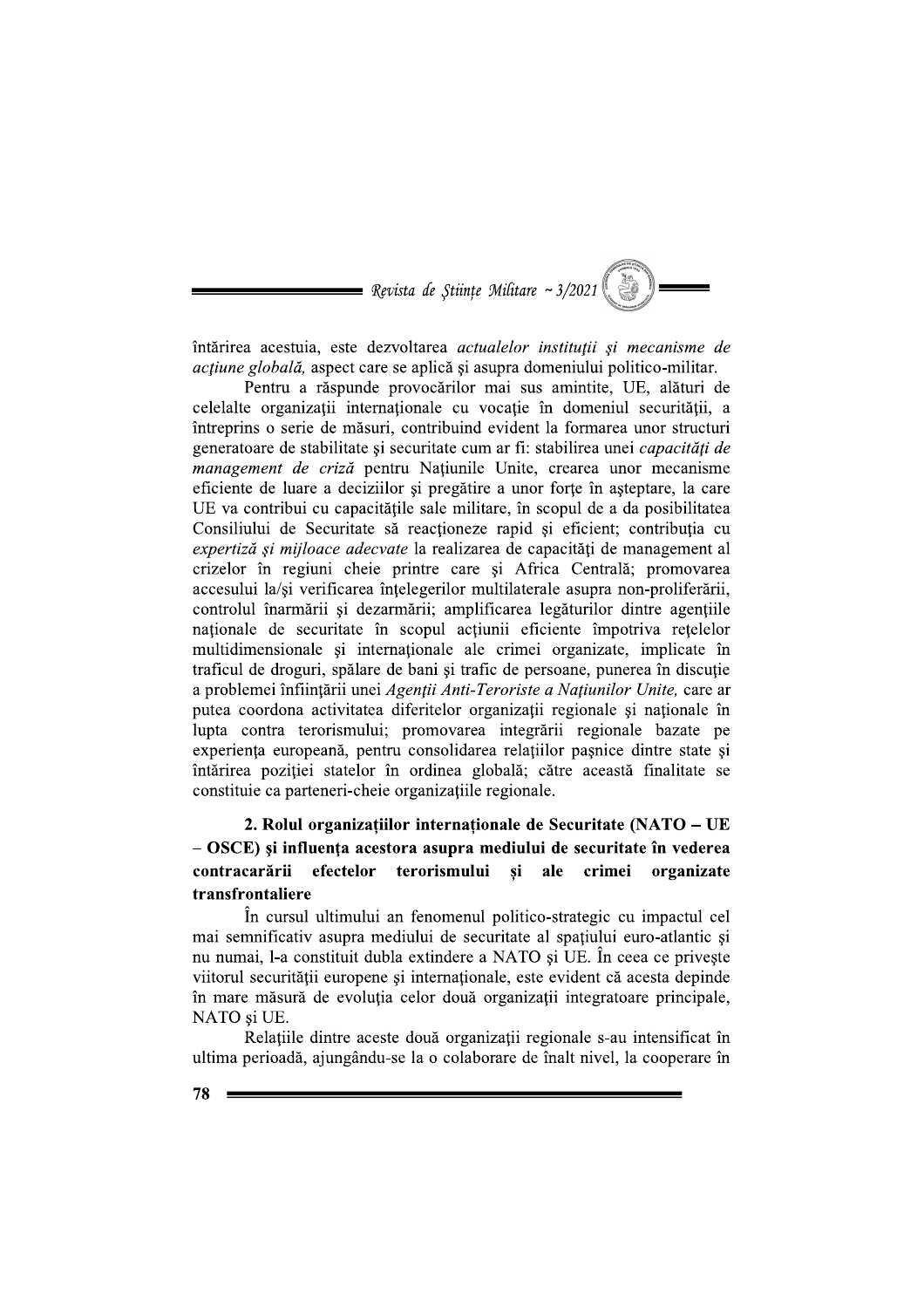= Revista de Stiințe Militare ~  $3/2021$ 

diferite domenii. Securitatea și interesul pentru edificarea unui mediu global de securitate, ocupă un loc central în preocupările celor două organizatii, ele relationând pentru obtinerea lor.

Relațiile NATO-UE, constituite pentru promovarea securității, pornesc de la ideea că stabilitatea si securitatea spațiului euro-atlantic va conduce spre stabilitate și securitate globală, bineînțeles prin implicarea organizațiilor cu vocație în domeniul securității.

OSCE, forumul unic care regrupează statele Europei, alături de Canada și SUA, reprezintă elementul-cheie al arhitecturii europene de securitate.

Realizând că securitatea aliaților nu poate fi separată de cea a statelor din Europa, NATO și-a afirmat sprijinul pentru sprijinul OSCE, considerând dialogul si cooperarea din domeniul securității ca fiind un factor important în eliminarea crizelor și prevenirea conflictelor. Dialogul dintre Alianța Nord-Atlantică și Uniunea Europeană se intensifică permanent, ambele organizatii lucrând la perfectarea unui acord permanent.

Astfel, cele două organizații au fost de acord privind dezvoltarea consultărilor și relațiilor de cooperare în problemele de interes comun, referitoare la securitate, apărare și rezolvarea crizelor, încât să se găsească cele mai adecvate măsuri de ripostă militară, cu asigurarea unei gestionări eficiente. Totodată, NATO manifestă disponibilitatea de a oferi consultanță de specialitate la cererea UE, respectiv OSCE.

Ca rezultat al deciziilor de dezvoltare a cooperării, în interiorul organizatiilor s-au întreprins măsuri menite să asigure o adaptare pentru contracararea efectelor terorismului si ale crimei organizate transfrontaliere, astfel încât să acopere toate aspectele sprijinului acordat de NATO într-o operațiune sub comanda UE. Aceste măsuri cuprind:<sup>5</sup>

- luarea în calcul a cerințelor UE referitoare la noile proceduri de planificare a apărării, în scopul dezvoltării forțelor și capacităților;

- introducerea unor proceduri de identificare a capacităților NATO pe care UE ar dori să le utilizeze, cu acordul Consiliului Nord-Atlantic;

<sup>&</sup>lt;sup>5</sup> Teodor Frunzeti, Viitorul securității europene, Surse de instabilitate la nivel global și regional - Implicații pentru România, Universitatea Națională de Apărare, Centrul de Studii Strategice de Apărare și Securitate, Editura Universității Naționale de Apărare, București 2004, pag. 82.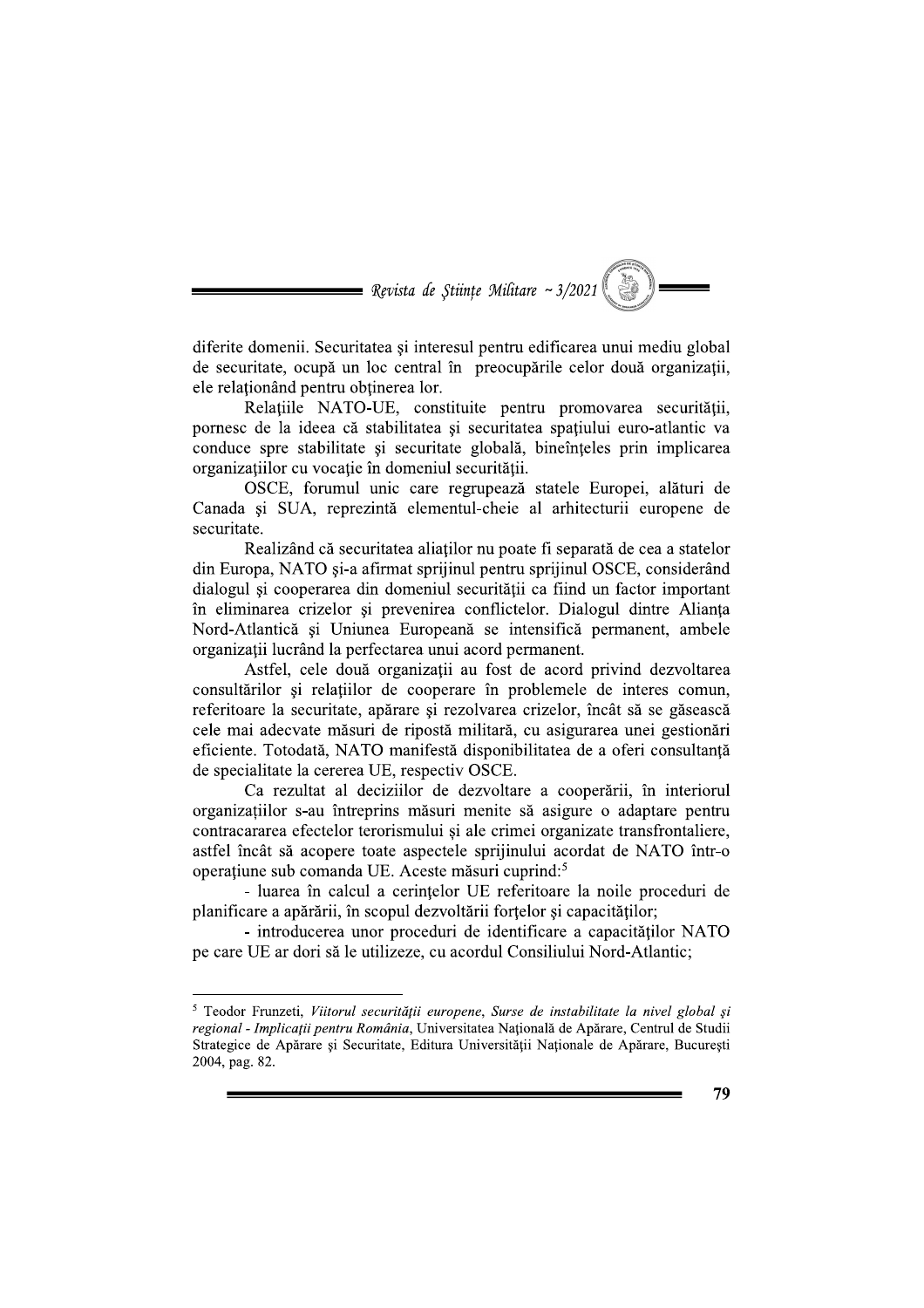$\equiv$  Revista de Stiințe Militare ~ 3/2021

- stabilirea elementelor de comandă multinațională în interiorul NATO, care să poată fi folosite la pregătirea, sprijinirea, comanda și dirijarea unei operatiuni sub controlul politic si conducerea strategică a UE;

- facilitarea accesului la informații, pentru asigurarea coordonării necesare pe parcursul unei operațiuni sub conducerea UE, desfășurată cu sprijinul NATO.

Aceste acorduri au fost concepute pentru crearea unui cadru real și legal care să asigure certitudinea că, în cazul izbucnirii unei crize în care va hotărî să intervină, aceasta va putea solicita accesul și beneficia de activele și capacitățile Alianței, pentru dirijarea unei operațiuni sub control politic și conducere strategică proprii. În funcție de particularitățile fiecărui caz în parte, Consiliul Nord-Atlantic va pune la dispoziția UE activele solicitate de aceasta. Pe întreaga perioadă a operațiunii, NATO va monitoriza folosirea respectivelor capacități și va păstra o legătură politică regulată cu UE.

În urma analizei făcute asupra relațiilor existente între NATO – UE -OSCE, putem afirma că, aceste organizații, conferă mediului internațional stabilitate și securitate, atribute întărite prin finalitățile procesului de cooperare al respectivelor organizatii. Pe viitor aceste relatii vor câstiga în importantă, ele fiind pârghia devenirii exhaustive ale mediului de securitate.

În concluzie, așa cum afirma Henry Kissinger, unul dintre teoreticienii de bază ai politicii externe a SUA în perioada secolului al XXlea, "în lumea ce a urmat războiului rece, tradiționalelor națiuni ... le-au lipsit resursele pentru a juca un rol globant. Succesul efortului lor de a se consolida într-o Uniune Europeană le va determina influenta viitoare. Unită, Europa va continua ca o Mare Putere; împărtită în state nationale, ea va aluneca într-o poziție secundară".

Pornind de la ideea acestuia, putem afirma la rândul nostru, că necesitatea unificării și cooperării se manifestă la nivel mondial, în ideea obținerii și prezervării securității tuturor, în scopul realizării progresului și prosperității statelor și omului în cadrul acestora.

Prin prezenta analiză asupra mediului internațional de securitate am încercat să scoatem în evidentă necesitatea acestei cooperări, necesitatea unei acțiuni comune pentru a avea o lume mai bună, în general și de a contracara efectele terorismului și ale crimei organizate transfrontaliere, în particular.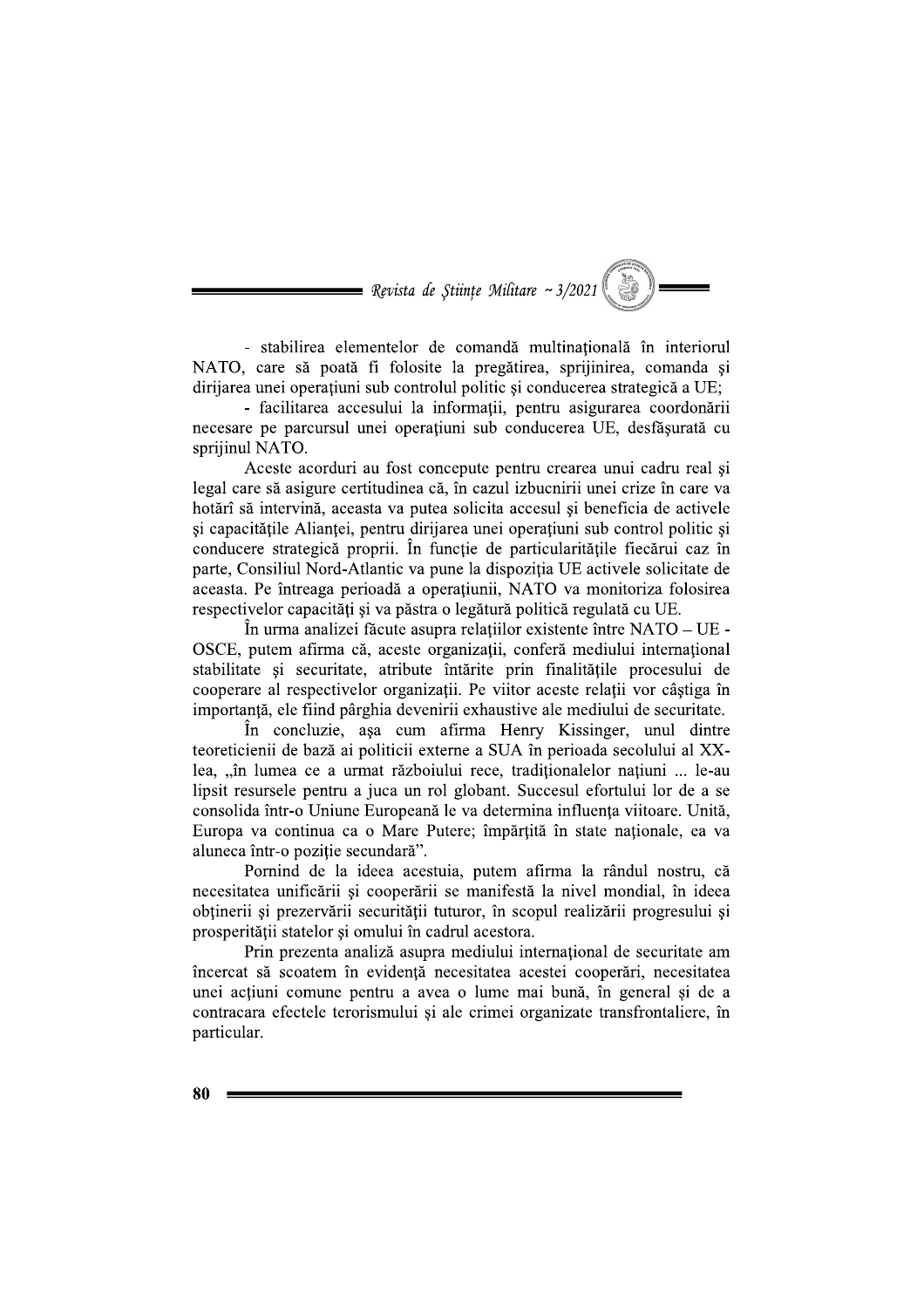= Revista de Științe Militare ~ 3/2021

#### Concluzii:

Starea de securitate a natiunilor, a statelor, a continentelor, a globului în general interesează din ce în ce mai mult în zilele noastre. Ba chiar mai mult, putem spune că problema securității a devenit primordială în preocupările omului de astăzi, abordările acesteia devenind tot mai complexe, căutându-se orizonturi informaționale din ce în ce mai performante.

Analizând situația mediului internațional actual și ținând cont totodată, de transformările acestuia, s-au putut formula o serie de tendințe ce ar putea să se manifeste în posibilele evoluții ale mediului de securitate.

Desigur totul rămâne la nivelul de ipoteză și posibil, putând apărea modificări neașteptate în evoluția acestuia. Raportându-ne la contracararea efectelor terorismului si ale crimei organizate transfrontaliere, aceasta va fi structurată în baza acelorași principii, bineînțeles cu adaptările de rigoare datorate schimbărilor mediului. Deși, în prezent există tendința de reducere a potentialului militar, după părerea noastră, această dimensiune a mediului de securitate și a mediului internațional în general, își va găsi loc și rol și în viitor.

Contracararea efectelor terorismului si ale crimei organizate transfrontaliere va fi "internaționalizată", iar alături de alte simboluri democratice va fi acel garant al stabilității și păcii în lume, se va constitui într-o "forță unică" multinațională ce va asigura liniștea zilei de mâine.

Având în vedere manifestarea complexă a forțelor și fenomenelor existente în mediul de securitate actual, evolutiile acestora pe termen scurt si mediu am reusit să desprindem o serie de tendinte în evoluțiile posibile ale mediului de securitate, dorind a crea un tablou al viitorului, o imagine care priveste îndeaproape și țara noastră, ca țară membră a comunității internaționale care luptă pentru contracararea efectelor terorismului și ale crimei organizate transfrontaliere.

În primul rând va fi posibil ca realitatea actuală a unei singure superputeri, să fie înlocuită de un sistem tripolar. Pe termen mediu și lung, este posibilă afirmarea a următorilor trei poli principali de putere: America de Nord, Europa și Asia de Sud – Est. Între cei trei poli de putere se va constitui un parteneriat activ, deja inițiat. Interesele geostrategice ale Europei și Americii de Nord vor rămâne convergente, chiar dacă, pe plan economic, competitia va deveni mai acerbă. Paralel cu existenta celor trei poli mondiali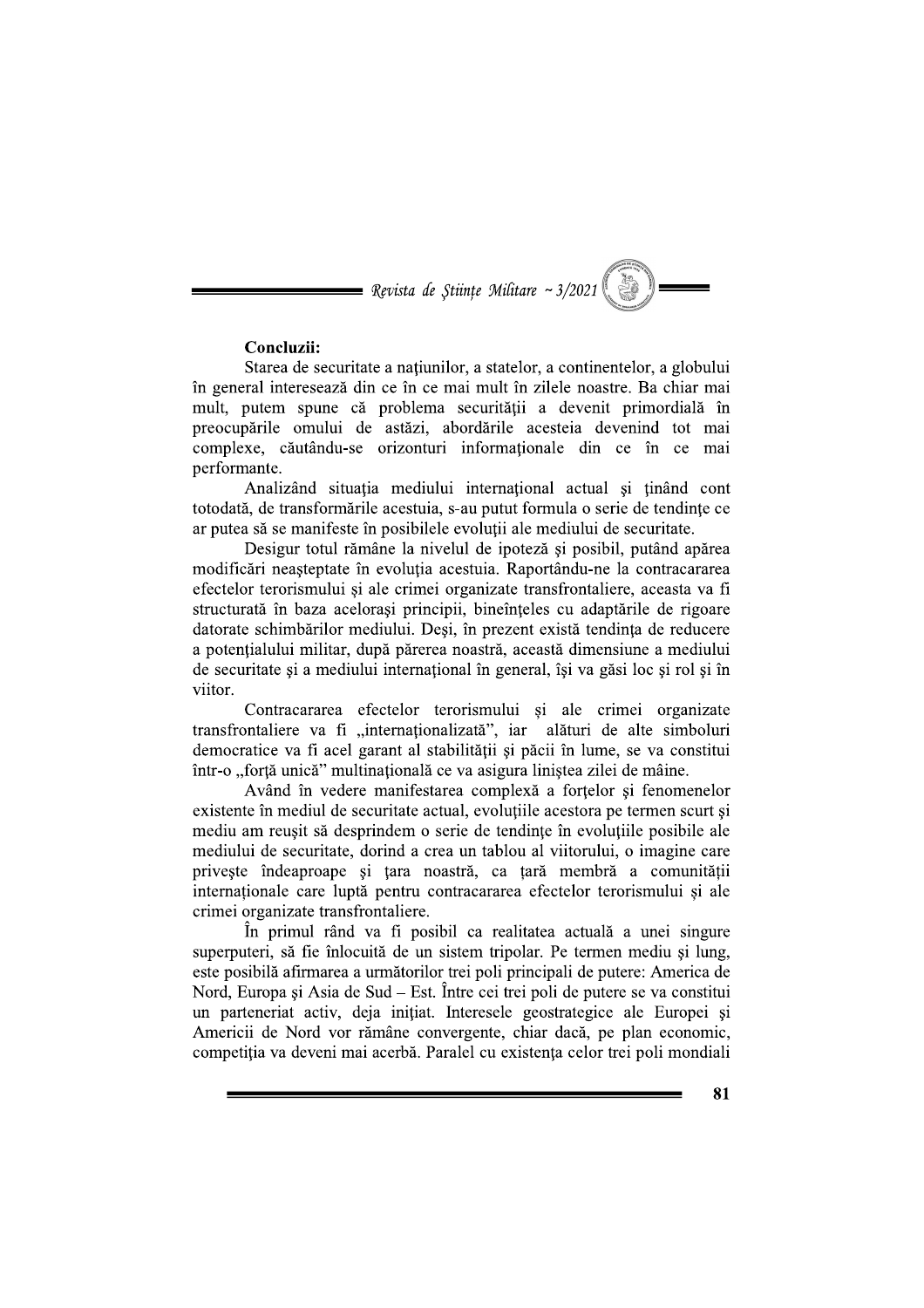$\blacksquare$  Revista de Stiințe Militare ~ 3/2021

de putere, este posibil să se dezvolte o serie de formațiuni substatale, structurate după criterii etnico – religioase și dominate de clanuri mafiote, care vor tinde să pună mâna pe pârghiile economico – financiare și să se substituie puterii legitime.

A doua tendință pe care o considerăm decisivă în evoluția mediului de securitate este dată de procesul de extindere a organizațiilor regionale cu vocație în domeniu de securitate: ONU, NATO, OSCE și UE. În cadrul acestor organizații se manifestă o serie de tendințe de "globalizare a securității" prin mecanismele de implicare ale SUA, coalițiilor, precum și a NATO în diferite regiuni ale lumii. Evoluțiile acestora în luarea măsurilor de securitate se dezvoltă pe două dimensiuni principale, respectiv una "reactivă" (prin declanșarea și angajarea în intervenții militare împotriva unor state generatoare de riscuri) si o alta, relativ nouă, "anticipativă si preventivă", legată de abordarea într-o manieră extinsă a surselor de risc, prin lansarea unor formule de parteneriat.

În cadrul mediului de securitate locul central a fost ocupat de către dimensiunea militară a acestuia, concept care se constituie ca subiect al lucrării noastre. Noi am încercat să argumentăm necesitatea existenței acesteia în "lumea de astăzi și de mâine", locul și rolul ei în contextul international prezent și viitor.

În viziunea noastră, problema "securitate – mediu de securitate" trebuie abordată raportându-ne la necesitatea de securitate a sistemului și nu la interese. Abordarea ideologică a securității nu depășește de cele mai multe ori sfera intereselor de partid întâmplându-se adeseori ca acestea să fie plasate în exteriorul sferei necesității de securitate a sistemului (socioorganizării înglobante).

România s-a angajat în "lupta" pentru securitatea internațională și implicit pentru securitatea națiunii române. Membră ONU, a Organizației Tratatului Atlanticului de Nord, UE și OSCE, aliat al SUA în lupta împotriva terorismului, țara noastră a decis să participe la construirea noii ordini mondiale, luptând pentru contracararea efectelor terorismului și ale crimei organizate transfrontaliere, dorind să ocupe un loc binemeritat pe scena internațională.

"Sunt necesare eforturi consistente pentru transformarea țării noastre într-un stat rezilient, capabil să se raporteze adecvat la impredictibilitatea și amploarea evolutiilor din mediul de securitate. Pentru aceasta, este nevoie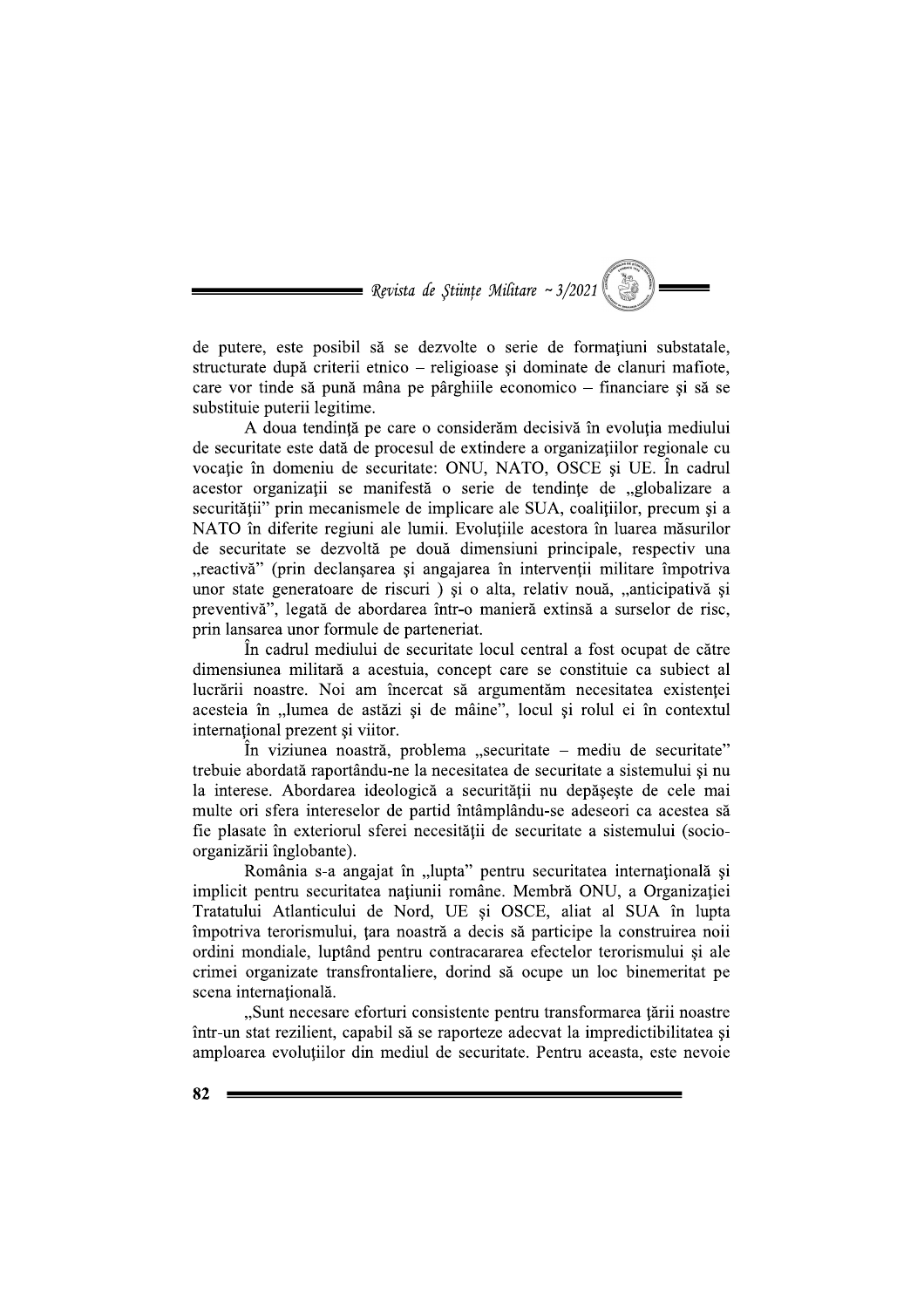= Revista de Stiințe Militare ~  $3/2021$ 

de un stat puternic, un stat care conștientizează necesitatea dezvoltării unor mecanisme proprii de reactie rapidă și eficientă și, inerent, a unei culturi de securitate solid dimensionate"<sup>6</sup>.

# **BIBLIOGRAFIE**

- BUZAN B., Popoarele, statele și teama. O agendă pentru studii de securitate internatională de după Războiul Rece, Editura Cartier, Chisinău, 2000:
- FRUNZETI T., Viitorul securității europene, Surse de instabilitate la nivel global și regional - Implicații pentru România, Universitatea Natională de Apărare, Centrul de Studii Strategice de Apărare și Securitate, Editura Universității Naționale de Apărare, București 2004:
- IORDACHE, C., Mijloace pașnice de rezolvare a diferendelor internaționale, în Actualități Juridice, Drept militar și drept internațional umanitar, Universitatea Națională de Apărare "Carol I". Bucuresti, 2004:
- MEDAR S-T, Informațiile militare în contextul de securitate actual, Editura ETEA, București, 2006;
- MUNTEANU M., ALEXE V., Misterele din 11 septembrie și noua ordine mondială, Editura Ziua, Bucuresti, 2002,
- PANĂ P., MANAFU A., DEDIU G., Strategia de securitate europeană pentru secolul XXI-actualitate și perspectivă, Surse de instabilitate la nivel global și regional-Implicații pentru România, Universitatea Națională de Apărare, Centrul de Studii Strategice de Apărare și Securitate, Editura Universității Naționale de Apărare, Bucuresti 2004;
- PETRESCU S., Mediul de securitate global și euroatlantic, Editura Militară, București, 2005;

<sup>&</sup>lt;sup>6</sup> Strategia Națională de Apărare a Țării pentru perioada 2020-2024 - "Împreună, pentru o Românie sigură și prosperă într-o lume marcată de noi provocări", București 2020, p.6.